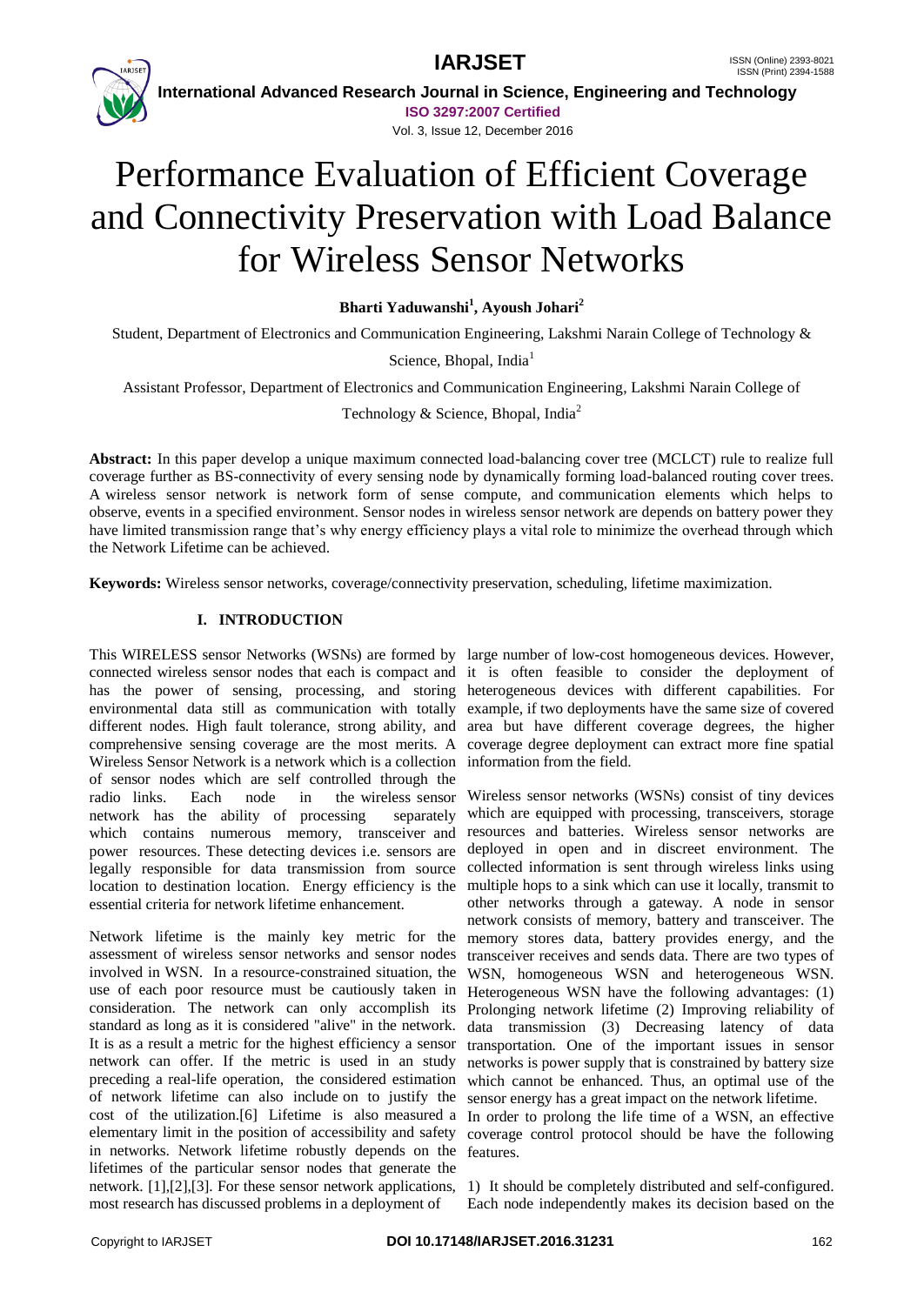## **IARJSET** ISSN (Online) 2393-8021



 **International Advanced Research Journal in Science, Engineering and Technology ISO 3297:2007 Certified**

Vol. 3, Issue 12, December 2016

local information, within a constant number of hops. process when doing routing and fault diagnoses. And also Because WSN has a dynamic topology and needs to the self-organization method was explored. Self accommodate a large number of sensors, the protocols organization networks are improved Light MAC networks. should be distributed and localized to better They distinguish themselves from traditional Light MAC accommodate a scalable architecture.

2) The working nodes should be well-distributed over the hierarchy routing architecture, by emphasizing their selfmonitored field in order to balance the energy load among the sensors. Because the energy consumption of working sensors are greater than those of sleeping sensors, the poor distribution of working sensors may result in the sensing hole.

3) It should have low control overhead for coverage protocol, which can long the network lifetime.

The source of the energy for sensors is battery and which cannot be again charged after the deployment. But the networks of sensors are created in such way so they can work their last. In wireless sensor network have two important issues are coverage and connectivity. Coverage determines how well an area of interest is networks is the fact that they do not rely on a fixed monitored or tracked by sensors.

## **II. THEORY**

Wireless Ad-hoc Networks are inherently different from the well-known wired networks; it is an absolutely new architecture. Thus some challenges raise from the two key aspects: self-organization and wireless transport of information. First of all, since the nodes in a Wireless Adhoc Network are free to move arbitrarily at any time. So the networks topology of WSN may change randomly and In this thesis proposed approach the relay node which is rapidly at unpredictable times. This makes routing difficult because the topology is constantly changing and nodes cannot be assumed to have persistent data storage. In the After routing it will chosen based on probability of worst case, we do not even know whether the node will still remain next minute, because the node will leave the MCLCT algorithm the multiple routes are discovered for network at any minute.

Bandwidth constrained is also a big challenge. Wireless links have significantly lower capacity than their hardwired counterparts. Also, due to multiple access, fading, noise, and Interference conditions etc. the wireless links have low throughput. Energy constrained operation. Some or all of the nodes in a WSN may rely on batteries. In this scenario, the most important system design criteria for optimization may be energy conservation. Limited physical security: Mobile networks are generally more prone to physical security threats than are fixed cable networks. There are increased possibility eavesdropping, spoofing and denialof-service attacks in these networks.

The Wireless Ad-hoc Networks itself is not hierarchy. In order to manage all the nodes and make Routing Protocols **3.2.3 OOCH Randomness Routing** as well as Collision Detection mechanism easier, People OOCH Randomness algorithm discovers multiple routes bring out the idea of constructing the Wireless Ad-hoc from source node to destination node. The 2 level Networks into a hierarchic architecture. Thus we have the neighbors are found by finding the set of nodes over double definition of Cluster. The networks is divided into clusters, the coverage area. Each of the neighbor acts like source each cluster has its own cluster head. The cluster head will node. The route is discovered by the process of flooding. contain the information of the other nodes in this cluster. During route discovery process the next forward node is

networks, based on the traditional internet two level organization peculiarities. Self-organized networks can act in an independent way from any provider.

Self-organized networks are also potentially very large and not regularly distributed. For example, one single network can cover the entire world. Also, self-organized networks are highly co-operative, the tasks at any layer are distributed over the nodes and any operation is the results of the cooperation of a group of nodes. People believe that WSN will be the main architecture of the future wireless networks where the normal wireless networks are impossible to build, especially in military usage or emergency. They think the most important characteristic which sets Wireless Ad-hoc networks apart from cellular infrastructure. They also think Light MAC networks are very attractive for tactical communication in military and law enforcement. Again, they believe that Wireless Ad hoc Networks will play an important role not only in military and emergency application, but also can be applied in civilian forums such as convention centres, conferences, and electronic classroom.

## **III. METHOD**

responsible for deliver packets for all the nodes within the cover set. The relay node will initially be closer to center. maximum coverage and energy levels. In the proposed delivering the packets and the routes will have highest residual energy.

The fig.1 shows the flow diagram of dynamic path scheduling algorithm. In this flow describe the various stages as follows:

## **3.2.1 Node Deployment**

The Node Deployment is the algorithm which is used to place the nodes in the network.

## **3.2.2 Neighbor Nodes in the Network**

This Module is used to determine the NEIGHBOR Nodes in the Network. These are the set of nodes which are within the transmission Range.

This idea is great, by using cluster; we avoid the flooding chosen based on which node sends a REPLY first. Among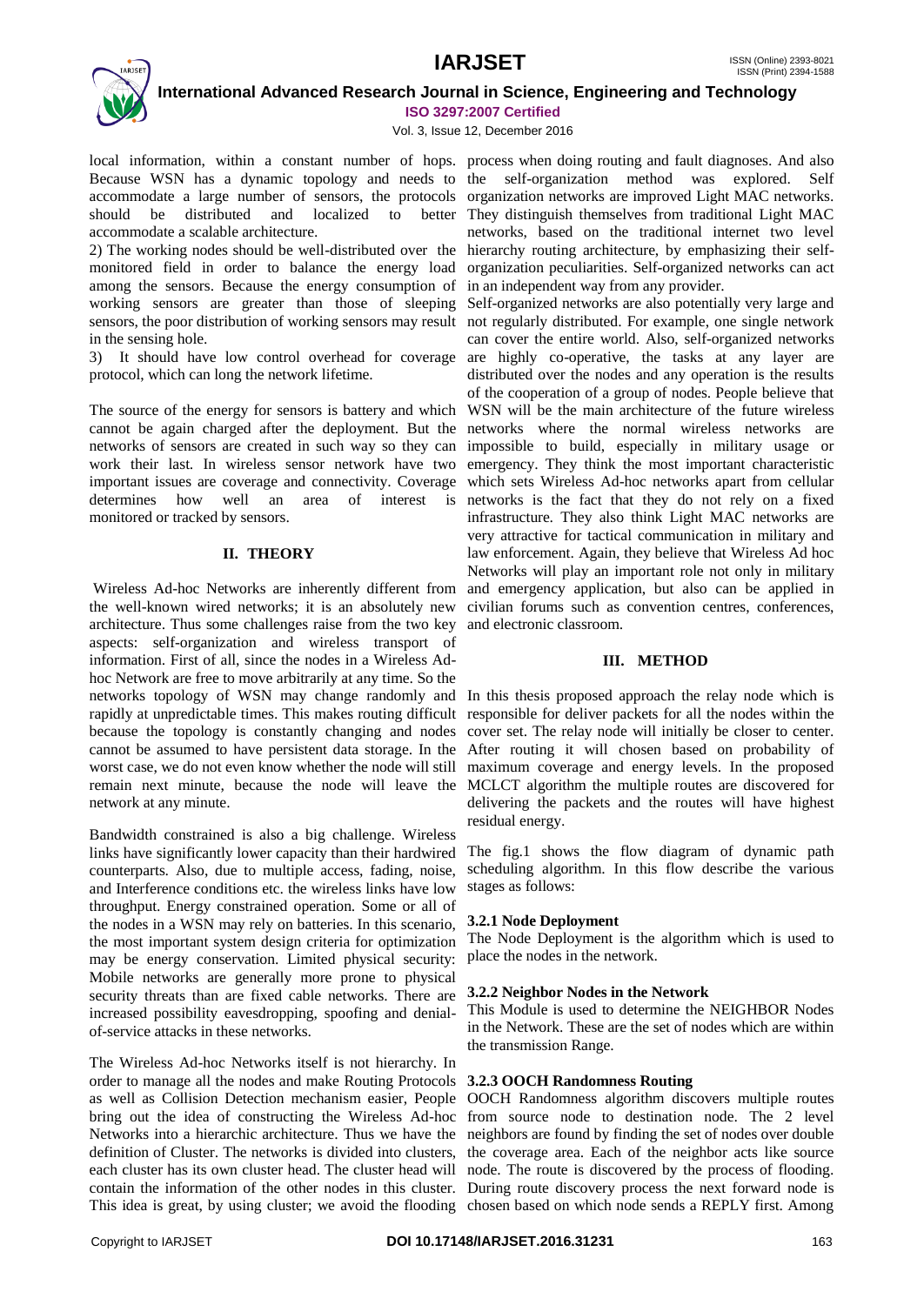## **IARJSET** ISSN (Online) 2393-8021



 **International Advanced Research Journal in Science, Engineering and Technology ISO 3297:2007 Certified**

Vol. 3, Issue 12, December 2016

the multiple routes the route which has the minimum end to **3.2.4 OOCH –Critical** end delay is chosen as the best route.

During the packet delivery phase each node of the route that of OOCH-Randomness. The OOCH Randomness will find neighbors. All neighbors undergo a probing makes use of 2L number of neighbors whereas the OOCH scheme and a special node known as relay node is selected. critical makes use of 1L set of neighbors. Relay node is a node which has maximum value of is chosen as relay node and they deliver the packets to all the **3.2.5 Maximum Connected Load-Balancing Cover Tree**  nodes within the transmission range.

For nodes which are in different inter base station ranges the source node sends the control packet to neighbors and then the same process is followed are internal routing until a node which is within the communication range of base station is reached.



Fig.1 Flow diagram of Dynamic Path Scheduling Algorithm

The OOCH-Critical algorithm works in a similar fashion as

# **(MCLT) Algorithm**

The proposed MCLCT is composed of two sub strategies: a coverage-optimizing recursive (COR) heuristic and a probabilistic load-balancing (PLB) strategy. The COR heuristic aims at finding a maximum number of disjoint sets of nodes, which can be achieved by one of the sensor nodes (such as the sink node). In each disjoint set, the nodes are able to monitor all the DPOIs together. That is, the COR heuristic focuses on dealing with the full coverage preservation issue. Moreover, the PLB strategy is used to figure out the appropriate path from each node to the BS after the disjoint sets are initiated. For each possible transmission path from a given node to the candidate parent nodes, the PLB strategy will assign different probabilities in order to more uniformly distribute the load.

The MCLCT algorithm finds the neighbor nodes. If neighbor nodes has destination it stops the process otherwise find the forward node based on maximum probable coverage and high energy. The process is repeated until destination is reached.



## **IV. RESULT**

Fig.2 Node Ids in the network v/s Residual Battery Energy of nodes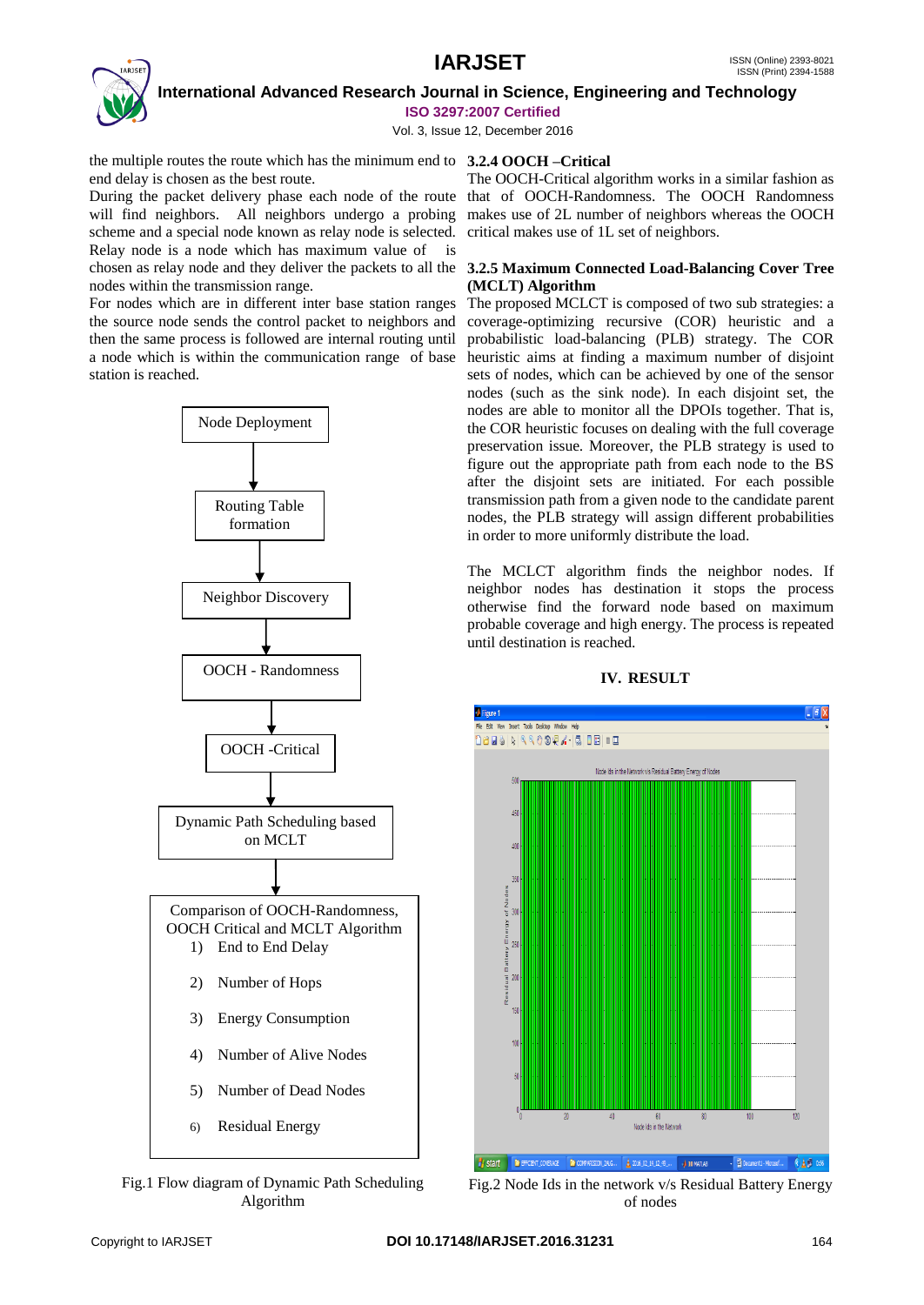

 **International Advanced Research Journal in Science, Engineering and Technology ISO 3297:2007 Certified**

Vol. 3, Issue 12, December 2016

This figure 2 shows the Node Ids in the network v/s Residual Battery Energy of nodes. In this figure X level shows node Ids in the network and Y level shows the residual battery energy of nodes.



Fig.3 nodes Pattern with Base station

This figure 3 shows the nodes Pattern with Base station. In this figure X level shows the X position of nodes and Y level shows the Y position of nodes.



Fig.4 Number of Routes v/s time taken in ms

This figure 4 shows the Number of Routes v/s time taken In the planned MCLCT, 2 algorithms are utilized, and that in ms. In this figure X level shows the number of routes they are a COR heuristic and a PLB strategy. The COR and Y level shows the time taken in ms.



Fig.5 Route Discovered using MCLD

This figure 5 shoes the roué discovery using MCLD. In this figure X level shows the X position of nodes and Y position of nodes.



This figure 6 shows the traverse nodes in the network. In this figure X level shows X position of nodes and Y level shows the Y position of nodes.

## **V. CONCLUSION**

heuristic is able to rapidly find a maximum number of